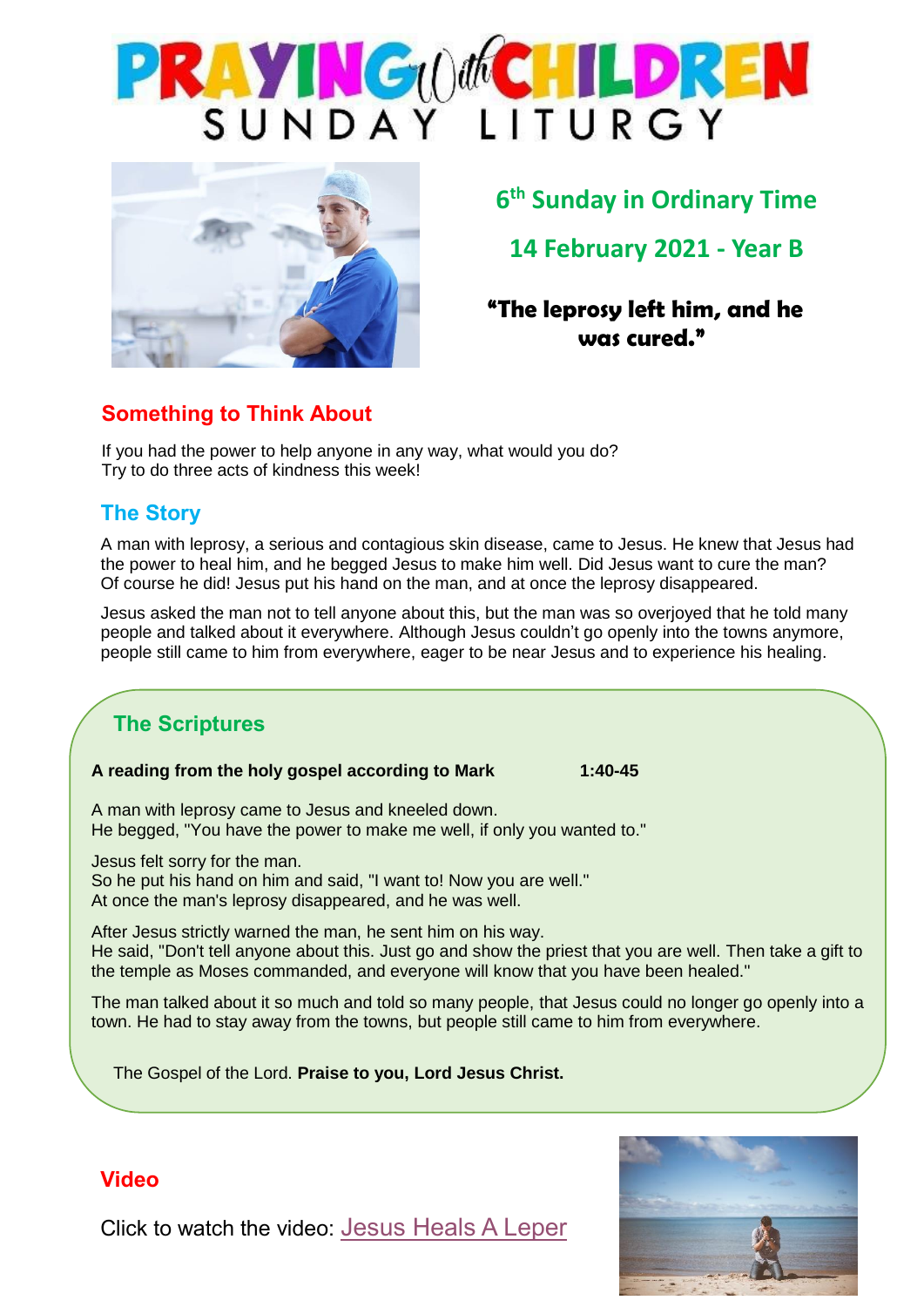### **Group Discussion**

Leprosy was considered to be highly contagious and so lepers were banned from living in normal communities and were outcast from family and from society. To be labelled a 'leper' in those days was to be alienated and rejected.

Can you think of some people today who are considered different or dangerous and are banned from normal social interaction?

If one of these people approached you today and asked, "Do you want to help me?" would your response be 'Of course I do'?

### **Praying For Others**

*Leader:* Let us pray now for the leaders of our Church, our world, for those in our community and for our own needs.

*Reader:* We pray that our leaders will care for all people and for the environment. Lord hear us. **All: Lord, hear our prayer.**

*Reader:* We pray for those who feel excluded or unloved. Lord, hear us. **All: Lord, hear our prayer.** *Reader:* We pray for those we find difficult to forgive. Lord, hear us. **All: Lord, hear our prayer.** *Reader:* We pray that we may live as people of peace and harmony. Lord, hear us. **All: Lord, hear our prayer.** *Invite the children to pray for their own special intentions.*

**All: Lord hear our prayer.** *Leader:* Loving God, listen to the prayers we make in the name of Jesus. **All: Amen.**

### **Prayer**



Dear Jesus, Thank you for loving us no matter what we do, or how we look, or what other people may think of us. Help us to bring your compassion to others. Amen.

### **Group Activity**

*You will need: a cut-out figure for each child (see below), coloured markers, dot stickers, bandaids.*

Ask the children to put dot stickers on one side of the body cut-out. Children can then use markers to draw a sad face.

Then invite the children to flip the cut-out over and stick some bandaids on the reverse side. They can then use markers to draw a happy face to represent that the person is healed.



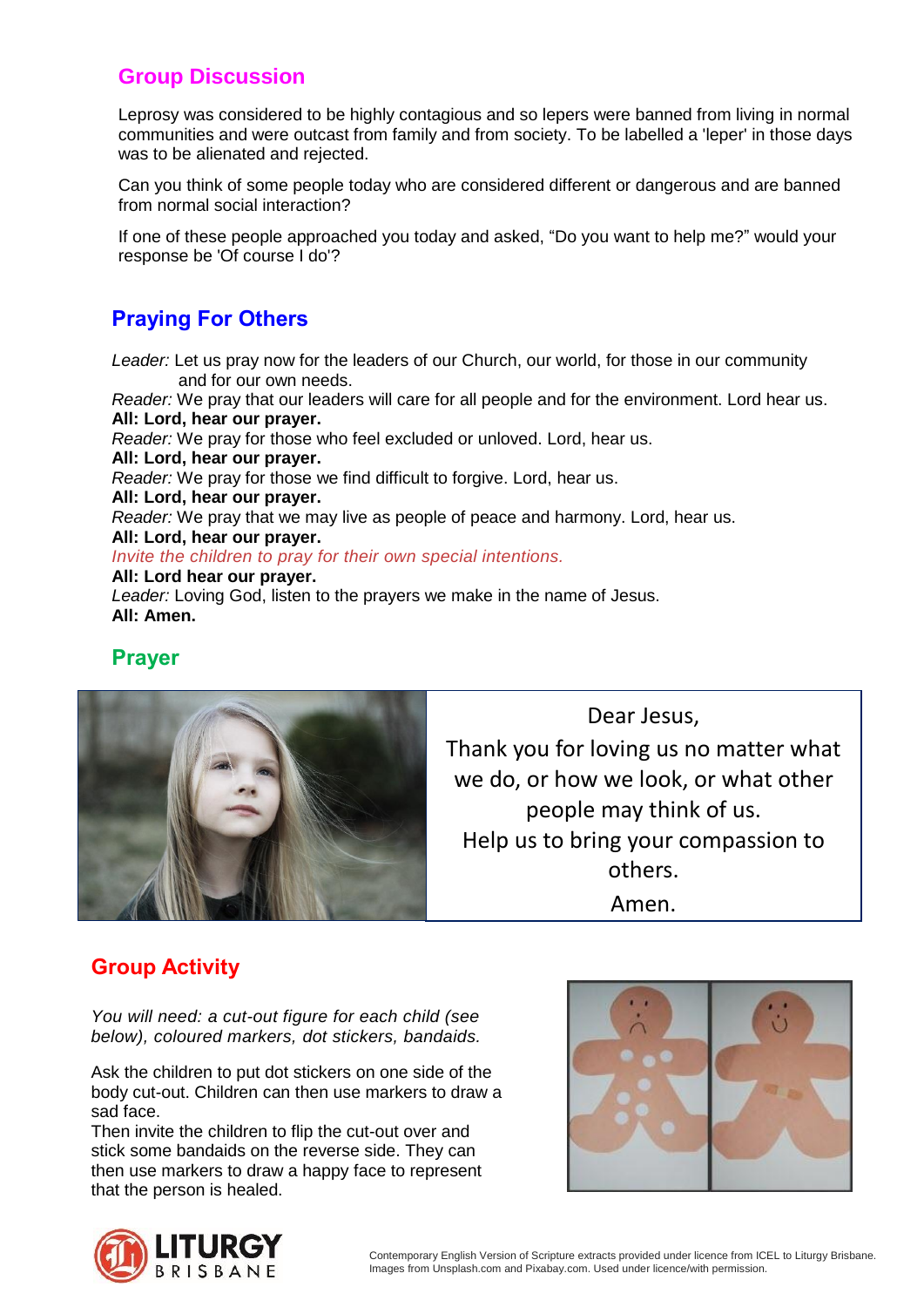